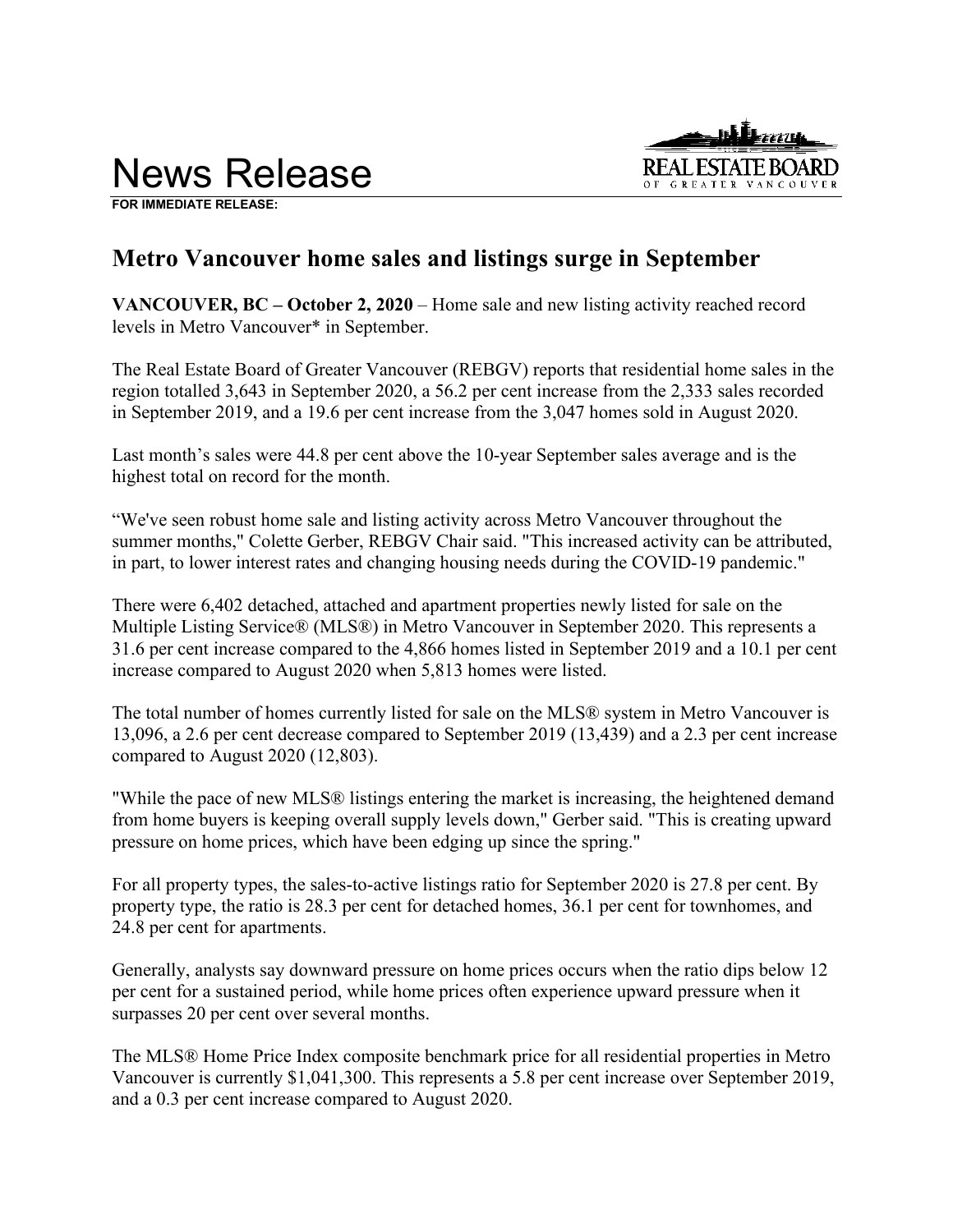Sales of detached homes in September 2020 reached 1,317, a 76.8 per cent increase from the 745 detached sales recorded in September 2019. The benchmark price for detached properties is \$1,507,500. This represents a 7.8 per cent increase from September 2019 and a 1.1 per cent increase compared to August 2020.

Sales of apartment homes reached 1,596 in September 2020, a 36.9 per cent increase compared to the 1,166 sales in September 2019. The benchmark price of an apartment property is \$683,500. This represents a 4.5 per cent increase from September 2019 and a 0.3 per cent decrease compared to August 2020.

Attached home sales in September 2020 totalled 730, a 73 per cent increase compared to the 422 sales in September 2019. The benchmark price of an attached unit is \$809,900. This represents a 5.2 per cent increase from September 2019 and a 0.4 per cent increase compared to August 2020.

-30-

\*Editor's Note: Areas covered by the Real Estate Board of Greater Vancouver include: Burnaby, Coquitlam, Maple Ridge, New Westminster, North Vancouver, Pitt Meadows, Port Coquitlam, Port Moody, Richmond, South Delta, Squamish, Sunshine Coast, Vancouver, West Vancouver, and Whistler.

The real estate industry is a key economic driver in British Columbia. In 2019, 25,351 homes changed ownership in the Board's area, generating \$1.8 billion in economic spin-off activity and an estimated 12,910 jobs. The total dollar value of residential sales transacted through the MLS® system in Greater Vancouver totalled \$25.3 billion in 2019.

The Real Estate Board of Greater Vancouver is an association representing more than 14,000 REALTORS® and their companies. The Board provides a variety of member services, including the Multiple Listing Service®. For more information on real estate, statistics, and buying or selling a home, contact a local REALTOR® or visit **www.rebgv.org**.

For more information please contact:

**Mark Moldowan** Senior Writer & Communication Strategist Real Estate Board of Greater Vancouver 604.730.3153 [mmo](http://www.facebook.com/rebgv)[ldow](http://www.twitter.com/rebgv)[an@r](http://www.rebgv.org/)[ebgv.](http://www.youtube.com/user/rebgv)org

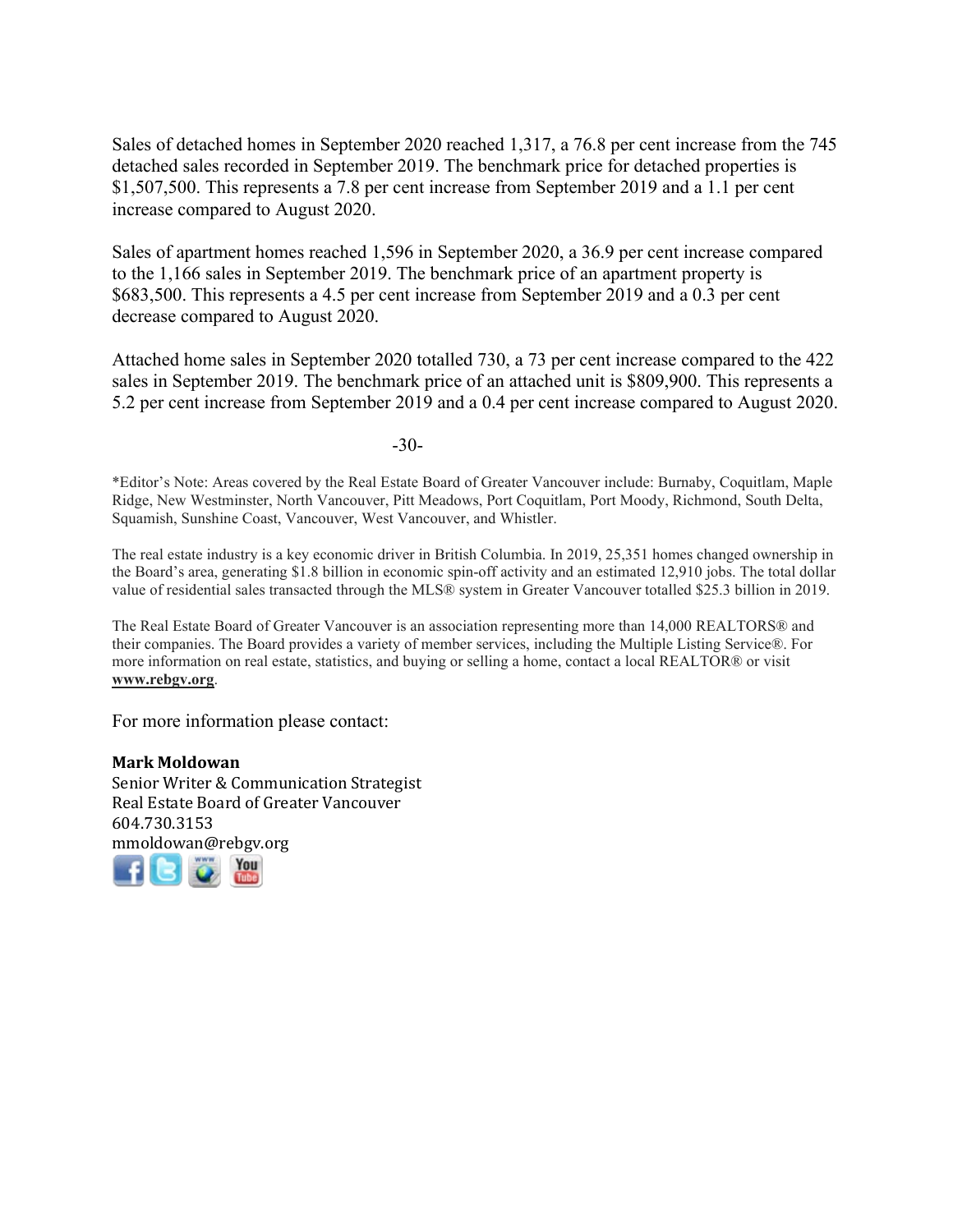



| Property Type           | Area                     | Benchmark   | Price | 1 Month  | 3 Month  | 6 Month  | 1 Year   | 3 Year   | 5 Year   | 10 Year  |
|-------------------------|--------------------------|-------------|-------|----------|----------|----------|----------|----------|----------|----------|
|                         |                          | Price       | Index | Change % | Change % | Change % | Change % | Change % | Change % | Change % |
| Residential / Composite | <b>Lower Mainland</b>    | \$979,800   | 274.5 | 0.4%     | 1.7%     | 1.8%     | 5.8%     | 3.6%     | 50.9%    | 87.9%    |
|                         | <b>Greater Vancouver</b> | \$1,041,300 | 273.2 | 0.3%     | 1.6%     | 1.4%     | 5.8%     | 0.6%     | 42.5%    | 82.9%    |
|                         | Bowen Island             | \$1,077,900 | 233.7 | 1.0%     | 10.8%    | 16.6%    | 10.5%    | 12.3%    | 67.5%    | 73.6%    |
|                         | <b>Burnaby East</b>      | \$986,800   | 273.7 | 0.6%     | 1.8%     | 1.4%     | 7.2%     | 1.4%     | 42.2%    | 85.6%    |
|                         | <b>Burnaby North</b>     | \$894,200   | 270.0 | 0.2%     | 1.0%     | 0.6%     | 5.2%     | 0.9%     | 45.5%    | 84.7%    |
|                         | <b>Burnaby South</b>     | \$967,600   | 273.3 | 0.4%     | $-0.8%$  | 0.2%     | 2.8%     | $-2.9%$  | 41.8%    | 83.7%    |
|                         | Coquitlam                | \$941,900   | 279.4 | 0.6%     | 1.3%     | 1.9%     | 6.2%     | 4.0%     | 53.2%    | 99.1%    |
|                         | Ladner                   | \$852,900   | 240.1 | 0.2%     | 1.5%     | 2.8%     | 7.1%     | $-4.2%$  | 23.8%    | 63.6%    |
|                         | Maple Ridge              | \$789,200   | 251.3 | 0.4%     | 1.1%     | 3.0%     | 5.9%     | 8.2%     | 69.0%    | 89.7%    |
|                         | <b>New Westminster</b>   | \$670,700   | 295.1 | 0.5%     | 0.7%     | 1.4%     | 4.7%     | 6.4%     | 63.6%    | 95.9%    |
|                         | North Vancouver          | \$1,109,300 | 249.3 | 1.0%     | 3.4%     | 3.3%     | 9.5%     | 1.1%     | 41.5%    | 78.5%    |
|                         | <b>Pitt Meadows</b>      | \$763,600   | 277.6 | 0.1%     | 0.2%     | 2.0%     | 4.4%     | 8.4%     | 71.5%    | 99.9%    |
|                         | Port Coquitlam           | \$788,800   | 270.0 | 1.6%     | 2.8%     | 3.0%     | 8.9%     | 6.9%     | 61.8%    | 91.8%    |
|                         | Port Moody               | \$921,500   | 254.7 | 0.6%     | $-1.0%$  | $-1.2%$  | 2.4%     | 3.0%     | 50.8%    | 87.1%    |
|                         | Richmond                 | \$945,700   | 282.3 | 0.1%     | 1.7%     | 1.1%     | 4.8%     | $-0.7%$  | 41.2%    | 76.7%    |
|                         | Squamish                 | \$819,400   | 260.7 | 4.7%     | 6.1%     | 5.6%     | 5.5%     | 11.9%    | 66.3%    | 114.4%   |
|                         | Sunshine Coast           | \$656,500   | 230.0 | 1.9%     | 8.7%     | 14.7%    | 9.4%     | 12.5%    | 70.6%    | 75.3%    |
|                         | Tsawwassen               | \$972,800   | 252.2 | 1.2%     | 4.9%     | 6.1%     | 9.6%     | $-1.8%$  | 29.2%    | 74.4%    |
|                         | Vancouver East           | \$1,105,800 | 328.6 | $-0.3%$  | 2.1%     | 1.0%     | 7.5%     | $-0.2%$  | 41.2%    | 100.1%   |
|                         | Vancouver West           | \$1,271,900 | 265.6 | $-1.5%$  | 0.0%     | $-1.5%$  | 4.0%     | $-6.4%$  | 28.1%    | 71.1%    |
|                         | West Vancouver           | \$2,213,400 | 243.7 | 1.9%     | 4.7%     | 5.0%     | 6.7%     | $-13.3%$ | 11.3%    | 76.0%    |
|                         | Whistler                 | \$972,300   | 226.6 | 5.2%     | 6.4%     | 6.4%     | 6.1%     | 19.6%    | 72.3%    | 92.2%    |
| Single Family Detached  | Lower Mainland           | \$1,300,300 | 277.3 | 1.2%     | 3.4%     | 4.6%     | 8.2%     | $-0.9%$  | 39.3%    | 90.2%    |
|                         | Greater Vancouver        | \$1,507,500 | 278.5 | 1.1%     | 3.0%     | 4.6%     | 7.8%     | $-5.6%$  | 27.3%    | 83.1%    |
|                         | Bowen Island             | \$1,077,900 | 233.7 | 1.0%     | 10.8%    | 16.5%    | 10.5%    | 12.3%    | 67.5%    | 73.6%    |
|                         | <b>Burnaby East</b>      | \$1,277,200 | 285.6 | 1.6%     | 3.8%     | 4.2%     | 10.1%    | 0.2%     | 34.8%    | 96.2%    |
|                         | <b>Burnaby North</b>     | \$1,501,200 | 290.3 | 1.6%     | 0.9%     | 3.3%     | 11.6%    | $-6.0%$  | 23.9%    | 88.4%    |
|                         | <b>Burnaby South</b>     | \$1,577,600 | 302.0 | 1.4%     | 1.2%     | 5.7%     | 8.2%     | $-8.7%$  | 27.5%    | 99.9%    |
|                         | Coquitlam                | \$1,240,900 | 275.4 | 0.9%     | 2.5%     | 4.0%     | 7.2%     | $-3.1%$  | 37.4%    | 93.9%    |
|                         | Ladner                   | \$1,013,200 | 242.5 | 0.8%     | 0.6%     | 3.5%     | 11.3%    | $-4.9%$  | 19.6%    | 68.8%    |
|                         | Maple Ridge              | \$868,000   | 247.3 | 1.3%     | 1.6%     | 4.2%     | 7.4%     | 6.8%     | 65.2%    | 91.6%    |
|                         | <b>New Westminster</b>   | \$1,115,200 | 278.2 | 1.5%     | 2.5%     | 3.3%     | 8.7%     | $-2.0%$  | 33.9%    | 86.5%    |
|                         | North Vancouver          | \$1,647,300 | 259.4 | 2.0%     | 5.4%     | 6.2%     | 12.6%    | $-2.8%$  | 33.0%    | 85.8%    |
|                         | <b>Pitt Meadows</b>      | \$959,900   | 270.5 | 1.8%     | 3.7%     | 7.0%     | 9.7%     | 7.6%     | 63.2%    | 98.9%    |
|                         | Port Coquitlam           | \$1,017,900 | 271.4 | 2.5%     | 4.9%     | 6.0%     | 12.0%    | 2.2%     | 45.9%    | 91.7%    |
|                         | Port Moody               | \$1,484,800 | 274.2 | 1.2%     | 1.5%     | 4.6%     | 5.5%     | $-0.8%$  | 40.8%    | 95.3%    |
|                         | Richmond                 | \$1,564,600 | 303.1 | 1.2%     | 3.5%     | 2.7%     | 5.9%     | $-11.0%$ | 24.2%    | 76.5%    |
|                         | Squamish                 | \$1,020,400 | 268.9 | 3.2%     | 4.4%     | 5.0%     | 4.6%     | 5.6%     | 61.4%    | 107.8%   |
|                         | Sunshine Coast           | \$651,100   | 228.1 | 1.9%     | 8.6%     | 14.6%    | 9.5%     | 12.2%    | 70.1%    | 74.0%    |
|                         | Tsawwassen               | \$1,148,800 | 256.0 | 0.9%     | 4.9%     | 6.2%     | 11.5%    | $-2.8%$  | 26.9%    | 78.5%    |
|                         | Vancouver East           | \$1,499,100 | 330.2 | $-0.2%$  | 2.7%     | 3.5%     | 9.2%     | $-3.6%$  | 24.9%    | 108.2%   |
|                         | Vancouver West           | \$3,084,600 | 312.0 | 0.0%     | 0.3%     | 3.7%     | 4.7%     | $-15.6%$ | 10.2%    | 72.0%    |
|                         | West Vancouver           | \$2,687,400 | 253.7 | 0.6%     | 3.6%     | 5.3%     | 6.6%     | $-14.3%$ | 8.3%     | 81.1%    |
|                         | Whistler                 | \$1,767,700 | 245.9 | 4.9%     | 4.2%     | 5.9%     | 7.5%     | 10.6%    | 60.4%    | 89.9%    |
|                         |                          |             |       |          |          |          |          |          |          |          |

**HOW TO READ THE TABLE:**

• Benchmark Price: Estimated sale price of a benchmark property. Benchmarks represent a typical property within each market.

• Price Index: Index numbers estimate the percentage change in price on typical and constant quality properties over time. All figures are based on past sales.

• x Month/Year Change %: Percentage change of index over a period of x month(s)/year(s) \*

In January 2005, the indexes are set to 100.

Townhome properties are similar to Attached properties, a category that was used in the previous MLSLink HPI, but do not included duplexes.

The above info is deemed reliable, but is not guaranteed. All dollar amounts in CDN.

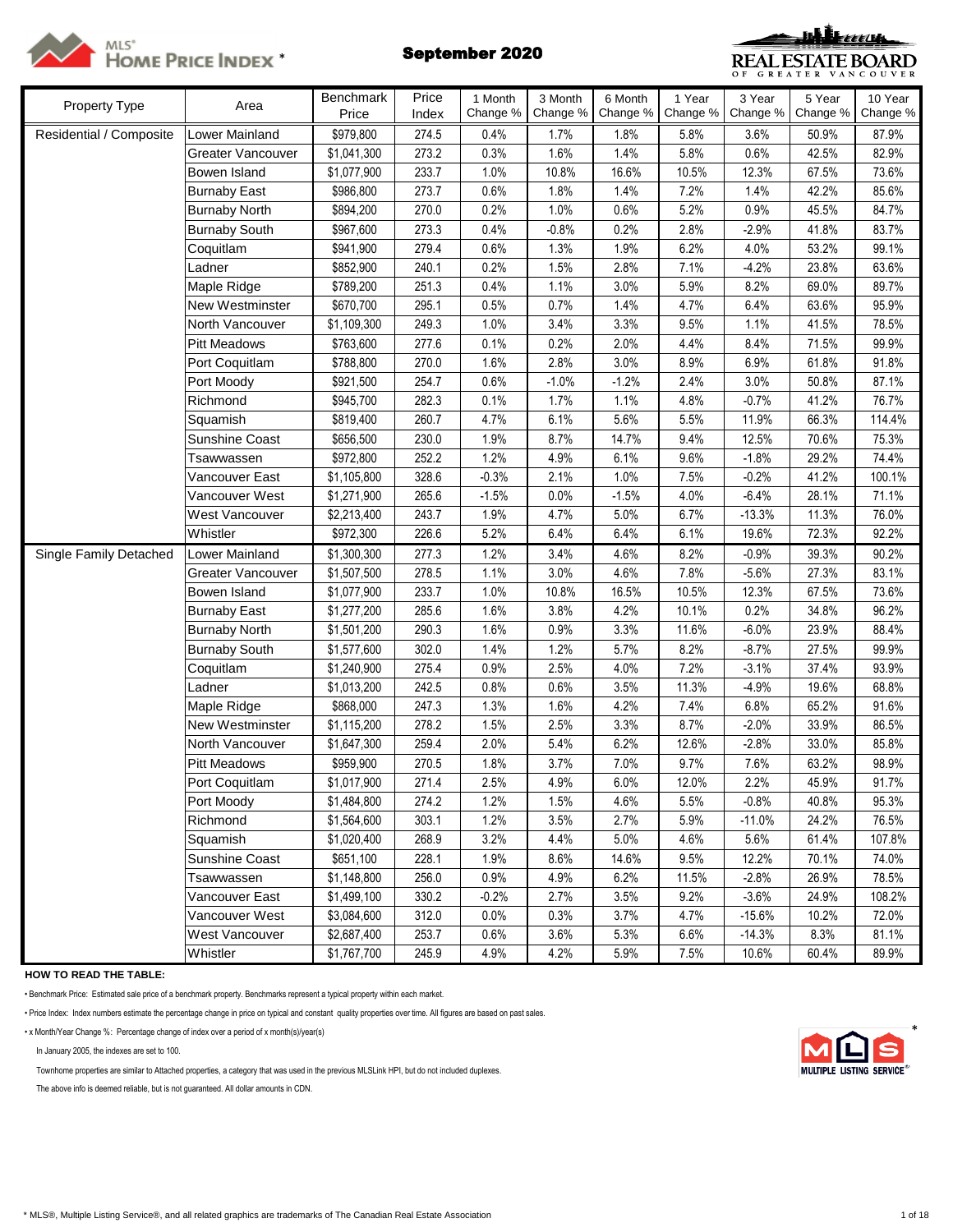



| Property Type | Area                 | <b>Benchmark</b> | Price | 1 Month  | 3 Month  | 6 Month  | 1 Year   | 3 Year   | 5 Year   | 10 Year  |
|---------------|----------------------|------------------|-------|----------|----------|----------|----------|----------|----------|----------|
|               |                      | Price            | Index | Change % | Change % | Change % | Change % | Change % | Change % | Change % |
| Townhouse     | Lower Mainland       | \$701,400        | 254.4 | 0.5%     | 1.9%     | 2.8%     | 4.6%     | 6.2%     | 60.0%    | 78.5%    |
|               | Greater Vancouver    | \$809,900        | 259.8 | 0.4%     | 2.4%     | 2.5%     | 5.2%     | 4.1%     | 51.8%    | 77.2%    |
|               | <b>Burnaby East</b>  | \$692,200        | 255.7 | $-2.3%$  | 2.9%     | 5.1%     | 7.2%     | 8.8%     | 55.4%    | 76.6%    |
|               | <b>Burnaby North</b> | \$731,900        | 273.2 | $-0.1%$  | $-0.4%$  | 0.5%     | 0.3%     | 4.3%     | 52.5%    | 78.1%    |
|               | <b>Burnaby South</b> | \$784,100        | 270.1 | $-2.3%$  | $-0.8%$  | 2.0%     | 3.6%     | 4.9%     | 51.2%    | 75.8%    |
|               | Coquitlam            | \$696,300        | 255.5 | 1.1%     | 0.4%     | 2.3%     | 6.9%     | 7.9%     | 55.4%    | 83.3%    |
|               | Ladner               | \$639,000        | 229.2 | $-2.3%$  | 1.3%     | $-0.9%$  | 0.4%     | $-7.3%$  | 27.3%    | 47.9%    |
|               | Maple Ridge          | \$552,900        | 256.7 | $-0.1%$  | 2.7%     | 3.3%     | 5.8%     | 7.5%     | 72.2%    | 89.6%    |
|               | New Westminster      | \$758,200        | 278.2 | $-0.9%$  | 1.3%     | 3.2%     | 6.1%     | 7.2%     | 56.4%    | 81.7%    |
|               | North Vancouver      | \$1,009,100      | 245.2 | $-0.6%$  | 2.0%     | 4.7%     | 7.7%     | 4.6%     | 47.3%    | 77.6%    |
|               | <b>Pitt Meadows</b>  | \$623,100        | 269.6 | $-0.4%$  | $-0.6%$  | 2.1%     | 4.7%     | 8.8%     | 72.7%    | 96.1%    |
|               | Port Coquitlam       | \$661,200        | 250.3 | 0.7%     | $2.1\%$  | 2.7%     | 6.1%     | 4.1%     | 61.2%    | 76.8%    |
|               | Port Moody           | \$649,800        | 219.6 | $-0.4%$  | $-0.2%$  | 1.5%     | 2.4%     | 7.3%     | 40.2%    | 60.1%    |
|               | Richmond             | \$805,400        | 264.5 | $-0.2%$  | 1.8%     | 2.0%     | 4.6%     | 0.8%     | 43.2%    | 69.9%    |
|               | Squamish             | \$758,500        | 249.4 | 5.8%     | 11.3%    | 6.0%     | 5.3%     | 17.0%    | 71.4%    | 111.7%   |
|               | Tsawwassen           | \$615,000        | 241.1 | $-2.1%$  | 1.4%     | 0.0%     | 0.3%     | $-6.8%$  | 36.4%    | 53.0%    |
|               | Vancouver East       | \$926,000        | 294.5 | 2.5%     | 4.2%     | 2.0%     | 8.8%     | 1.2%     | 51.4%    | 87.5%    |
|               | √ancouver West       | \$1,164,300      | 272.2 | 0.1%     | 4.0%     | 2.8%     | 6.0%     | $-2.1%$  | 45.4%    | 82.3%    |
|               | Whistler             | \$980,900        | 236.5 | 6.3%     | 9.0%     | 3.8%     | 3.5%     | 18.7%    | 79.6%    | 104.4%   |
| Apartment     | Lower Mainland       | \$656,600        | 281.3 | $-0.2%$  | 0.4%     | $-0.7%$  | 4.4%     | 8.4%     | 66.5%    | 90.1%    |
|               | Greater Vancouver    | \$683,500        | 273.3 | $-0.3%$  | 0.4%     | $-0.9%$  | 4.5%     | 5.1%     | 58.9%    | 84.7%    |
|               | <b>Burnaby East</b>  | \$731,700        | 280.7 | 1.5%     | $-1.5%$  | $-4.8%$  | 2.5%     | $-1.1%$  | 54.0%    | 77.8%    |
|               | <b>Burnaby North</b> | \$613,400        | 261.9 | $-0.2%$  | 1.3%     | $-0.5%$  | 3.7%     | 6.4%     | 68.5%    | 88.6%    |
|               | <b>Burnaby South</b> | \$659,500        | 264.8 | 0.5%     | $-1.6%$  | $-2.2%$  | 0.8%     | $-0.7%$  | 53.5%    | 80.9%    |
|               | Coquitlam            | \$531,700        | 291.8 | 0.5%     | 1.0%     | 0.6%     | 2.6%     | 10.2%    | 78.1%    | 111.0%   |
|               | Ladner               | \$534,800        | 249.7 | 2.3%     | 4.5%     | 6.6%     | 6.1%     | 4.4%     | 41.4%    | 67.7%    |
|               | Maple Ridge          | \$358,000        | 255.6 | $-1.2%$  | $-2.1%$  | $-0.5%$  | 2.7%     | 12.5%    | 78.4%    | 77.3%    |
|               | New Westminster      | \$531,100        | 300.9 | 0.5%     | 0.4%     | 0.9%     | 3.9%     | 8.2%     | 75.7%    | 99.0%    |
|               | North Vancouver      | \$586,300        | 239.1 | 0.5%     | 2.0%     | 0.3%     | 7.3%     | 5.0%     | 55.1%    | 70.8%    |
|               | <b>Pitt Meadows</b>  | \$491,400        | 289.8 | $-1.0%$  | $-2.2%$  | $-0.9%$  | 0.9%     | 7.9%     | 79.4%    | 98.2%    |
|               | Port Coquitlam       | \$470,200        | 281.2 | 1.6%     | 1.9%     | 1.3%     | 8.4%     | 13.5%    | 84.5%    | 102.2%   |
|               | Port Moody           | \$641,200        | 267.2 | 1.1%     | $-2.3%$  | $-4.6%$  | 2.3%     | 6.6%     | 74.0%    | 101.8%   |
|               | Richmond             | \$654,900        | 280.4 | $-0.5%$  | 0.6%     | $-0.1%$  | 4.4%     | 9.2%     | 66.8%    | 83.0%    |
|               | Squamish             | \$519,400        | 256.0 | 5.3%     | 3.3%     | 6.7%     | 5.7%     | 20.4%    | 80.2%    | 129.2%   |
|               | Tsawwassen           | \$565,600        | 243.6 | 2.3%     | 4.7%     | 6.4%     | 5.7%     | 4.4%     | 39.8%    | 64.8%    |
|               | Vancouver East       | \$596,900        | 335.5 | $-0.7%$  | 1.5%     | $-0.9%$  | 6.0%     | 3.2%     | 63.6%    | 93.1%    |
|               | √ancouver West       | \$782,200        | 253.8 | $-2.2%$  | $-0.9%$  | $-3.6%$  | 3.6%     | $-1.7%$  | 40.9%    | 72.5%    |
|               | West Vancouver       | \$1,060,600      | 215.5 | 5.9%     | 8.0%     | 3.1%     | 3.9%     | $-6.1%$  | 42.9%    | 64.5%    |
|               | Whistler             | \$529,200        | 207.3 | 4.5%     | 5.7%     | 9.2%     | 7.5%     | 26.8%    | 78.4%    | 87.3%    |

# **HOW TO READ THE TABLE:**

• Benchmark Price: Estimated sale price of a benchmark property. Benchmarks represent a typical property within each market.

• Price Index: Index numbers estimate the percentage change in price on typical and constant quality properties over time. All figures are based on past sales.

• x Month/Year Change %: Percentage change of index over a period of x month(s)/year(s)

In January 2005, the indexes are set to 100. \*

Townhome properties are similar to attached properties, a category that was used in the previous MLSLink HPI, but do not included duplexes.

Lower Mainland includes areas serviced by both Real Estate Board of Greater Vancouver & Fraser Valley Real Estate Board.

The above info is deemed reliable, but is not guaranteed. All dollar amounts in CDN.

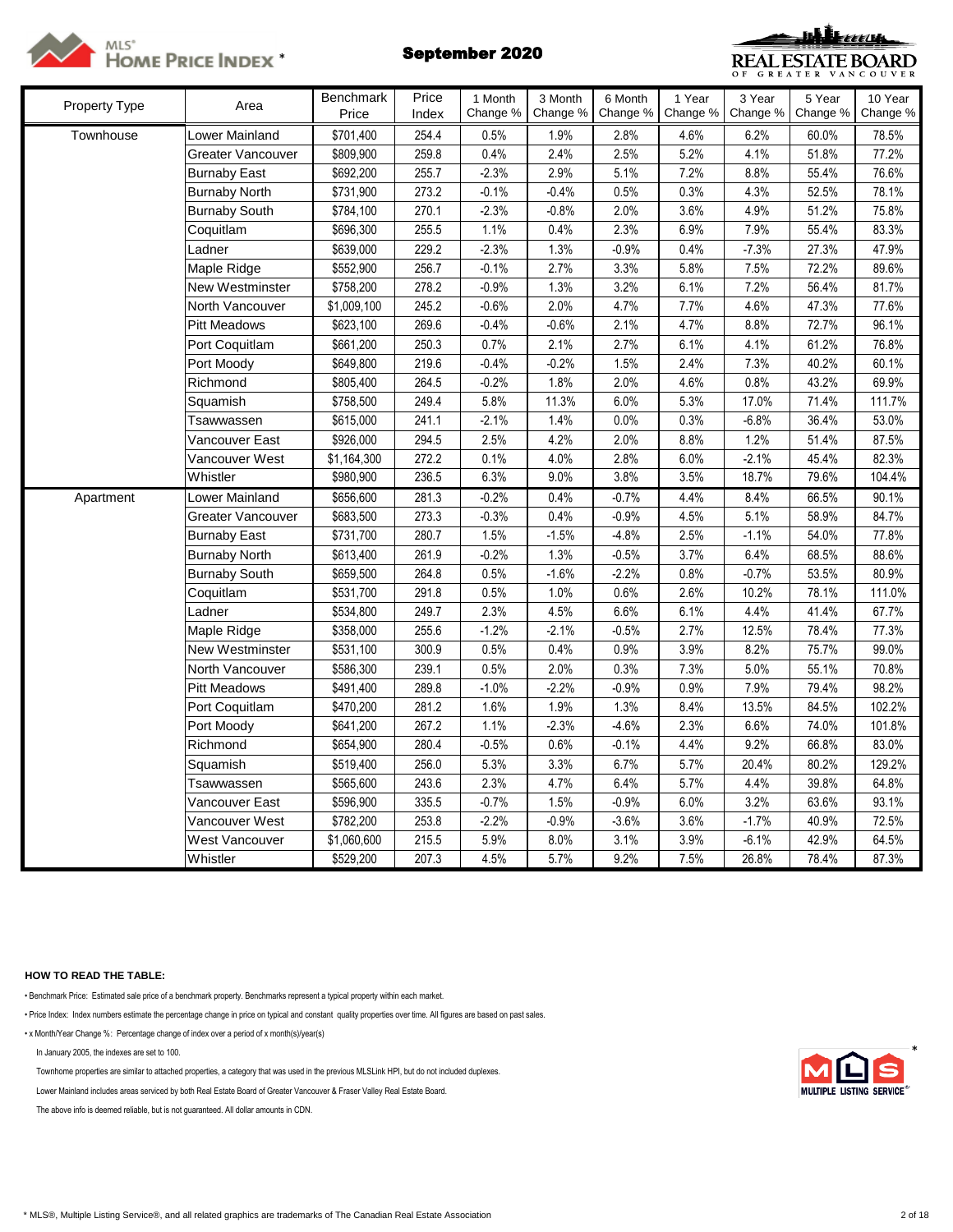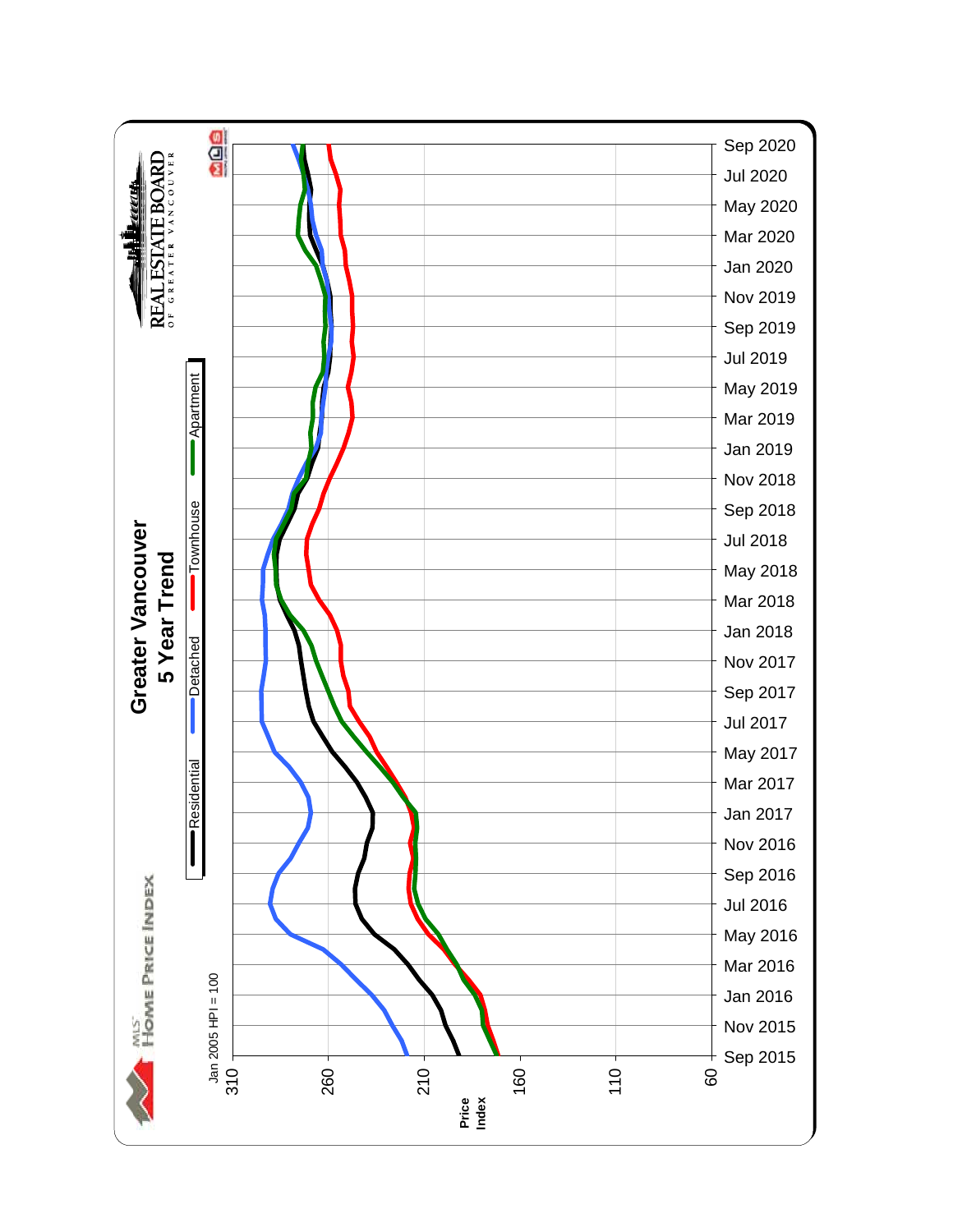|               | STV101                                            | 1,317            | 730                        | 1,596         |             | n/a         |             | 1,095                      | 620                      | 1,332                                               |             | n/a         |           | 745            | 422                                                                               | 1,166                 |                           | n/a         |           | 7,297    | 4,160                    | 9,643                             |                   | n/a                        | 5,853        | 3,338                    | 8,788          |             | n/a                        | age       |
|---------------|---------------------------------------------------|------------------|----------------------------|---------------|-------------|-------------|-------------|----------------------------|--------------------------|-----------------------------------------------------|-------------|-------------|-----------|----------------|-----------------------------------------------------------------------------------|-----------------------|---------------------------|-------------|-----------|----------|--------------------------|-----------------------------------|-------------------|----------------------------|--------------|--------------------------|----------------|-------------|----------------------------|-----------|
|               | Whistler/Pemberton                                | 38               | 57                         | $\frac{4}{3}$ | \$1,857,500 | \$1,380,000 | \$480,000   | $\overline{c}$             | $\overline{5}$           | 26                                                  | \$1,840,000 | \$1,137,500 | \$459,950 | $\frac{6}{5}$  | $\frac{8}{2}$                                                                     | 26                    | n/a                       | n/a         | \$670,000 | 138      | 177                      | \$1,845,000<br>176                |                   | \$1,100,000<br>\$464,900   | $\mathsf{S}$ | 139                      | 181            | \$1,801,650 | \$955,000<br>\$485,000     |           |
|               | Mest Vancouver/Howe Sound                         | 34               | Ξ                          | 22            | \$2,537,500 | n/a         | \$1,362,500 | 49                         | 4                        | $\tilde{t}$                                         | \$2,675,000 | n/a         | n/a       | 35             | $\sim$                                                                            | $\tilde{c}$           | \$2,325,000               | n/a         | n/a       | 366      | 36                       | \$2,500,000<br>$_{\rm 98}$        |                   | \$1,622,500<br>\$1,020,000 | 308          | $^{24}$                  | 86             | \$2,404,000 | \$1,687,500<br>\$1,000,000 |           |
|               | <b>Vancouver West</b>                             | 104              | 55                         | 377           | \$3,244,000 | \$1,265,000 | \$745,000   | 5                          | 56                       | 342                                                 | \$3,030,000 | \$1,342,500 | \$775,000 | 61             | 39                                                                                | 303                   | \$2,480,000               | \$1,338,000 | \$789,000 | 639      | 407                      | \$3,050,000<br>2,423              |                   | \$1,295,000<br>\$753,900   | 550          | 365                      | 2,329          | \$2,800,000 | \$1,260,000<br>\$748,400   |           |
|               | Vancouver East                                    | 171              | $\mathsf{z}$               | 197           | \$1,552,500 | \$1,161,250 | \$630,000   | 118                        | 56                       | 155                                                 | \$1,616,000 | \$1,154,400 | \$636,000 | 109            | 57                                                                                | 147                   | \$1,400,000               | \$992,500   | \$561,500 | 896      | 376                      | \$1,546,500<br>1,100              |                   | \$1,130,000<br>\$610,750   | 712          | 325                      | 965            | \$1,380,000 | \$990,000<br>\$558,000     |           |
| Facts         | Sunshine Coast                                    | 95               | $20$                       | 13            | \$728,750   | \$494,950   | n/a         | 105                        | $\frac{8}{2}$            | $\stackrel{\scriptstyle\smile}{\scriptstyle\smile}$ | \$745,000   | n/a         | n/a       | 46             | Ю                                                                                 |                       | \$640,000                 | ηá          | ηá        | 523      | 75                       | \$687,500<br>54                   |                   | \$489,900<br>\$399,000     | 371          | 51                       | 61             | \$625,000   | \$449,000<br>\$424,900     |           |
|               | <b>Usimenp<sup>2</sup></b>                        | 27               | 29                         | $\frac{6}{5}$ | \$1,150,000 | \$732,000   | n/a         | 29                         | 22                       | 17                                                  | \$1,095,000 | \$720,000   | n/a       | $\overline{2}$ | $\ddot{ }$                                                                        | $\mathbf  \circ$      | \$1,026,500               | n/a         | n/a       | 165      | 139                      | \$1,135,000<br>111                |                   | \$700,000<br>\$465,000     | 155          | 126                      | $\overline{8}$ | \$985,000   | \$656,750<br>\$458,000     |           |
| <b>S</b><br>Ш | Richmond                                          | 112              | 96                         | 202           | \$1,529,000 | \$850,900   | \$540,000   | 99                         | 95                       | 140                                                 | \$1,625,000 | \$858,800   | \$582,000 | 72             | 77                                                                                | 134                   | \$1,497,500               | \$763,000   | \$546,000 | 658      | 632                      | \$1,550,000<br>1,168              |                   | \$839,000<br>\$550,000     | 557          | 443                      | 997            | \$1,460,000 | \$782,750<br>\$530,000     |           |
| <b>LIAS</b>   | Port Moody/Belcarra                               | 22               | $\boldsymbol{\mathcal{S}}$ | 34            | \$1,411,500 | \$799,950   | \$576,500   | $\boldsymbol{\mathcal{Z}}$ | 29                       | 33                                                  | \$1,348,750 | \$735,000   | \$591,500 | 13             | $\stackrel{\scriptstyle\scriptstyle\smile}{\scriptstyle\cdot\mskip-4mu\text{--}}$ | $^{24}$               | $\mathbb{S}^{\mathsf{d}}$ | n/a         | \$587,250 | 151      | 159                      | \$1,362,500<br>215                |                   | \$790,000<br>\$605,000     | 108          | $_{\rm 98}$              | 197            | \$1,210,050 | \$737,000<br>\$557,500     |           |
|               | Port Coquitlam                                    | 46               | 29                         | 38            | \$1,052,500 | \$675,000   | \$500,000   | 39                         | 24                       | 39                                                  | \$960,000   | \$706,000   | \$477,500 | $\frac{8}{2}$  | 22                                                                                | $38\,$                | n/a                       | \$677,500   | \$428,500 | 275      | 204                      | \$980,000<br>287                  |                   | \$690,000<br>\$455,000     | 215          | 184                      | 269            | \$915,000   | \$653,500<br>\$411,000     |           |
| ို့<br>ဟ      | North Vancouver                                   | 133              | 48                         | 140           | \$1,750,000 | \$1,195,000 | \$645,000   | 103                        | 54                       | 92                                                  | \$1,710,000 | \$1,078,250 | \$624,000 | 59             | $\overline{24}$                                                                   | 83                    | \$1,598,000               | \$941,500   | \$605,000 | 674      | 317                      | \$1,663,334<br>821                |                   | \$1,054,900<br>\$645,000   | 581          | 261                      | 697            | \$1,550,000 | \$985,000<br>\$615,000     |           |
| Σ             | New Westminster                                   | 29               | 36                         | 106           | \$1,180,000 | \$744,950   | \$520,000   | 34                         | 28                       | 99                                                  | \$1,214,000 | \$724,000   | \$506,000 | 22             | $\circ$                                                                           | 79                    | \$1,154,834               | n/a         | \$475,000 | 184      | 138                      | \$1,200,000<br>658                |                   | \$728,950<br>\$510,500     | 153          | 69                       | 656            | \$1,105,000 | \$710,000                  | \$495,000 |
|               | <sup>Maple Ridge/Pitt Meadows</sup>               | 164              | $87$                       | 48            | \$931,500   | \$573,000   | \$404,950   | 142                        | $\overline{C}$           | $\frac{4}{3}$                                       | \$929,960   | \$550,000   | \$374,900 | 96             | 54                                                                                | 22                    | \$830,000                 | \$529,500   | \$342,500 | 947      | 538                      | \$908,000<br>331                  |                   | \$550,450<br>\$386,700     | 710          | 413                      | 294            | \$825,000   | \$525,000<br>\$355,000     |           |
|               | $\mu$ ng - spuelsl                                | $\overline{z}$   | $\circ$                    | $\circ$       | Ρá          | n/a         | n/a         | $\overline{ }$             | $\circ$                  | $\circ$                                             | n/a         | ρý          | n/a       | L              | $\circ$                                                                           | $\circ$               | Ρā                        | n/a         | n′a       | $^{49}$  | $\boldsymbol{\varsigma}$ | $\circ$                           | \$520,000         | n/a<br>n/a                 | 39           | $\overline{\phantom{a}}$ | $\circ$        | \$566,000   | n/a                        | n/a       |
|               | $q_{10}$ elta - South                             | 76               | 25                         | 29            | \$1,150,000 | \$695,000   | \$495,000   | 53                         | $\overline{\phantom{a}}$ | $23$                                                | \$1,136,750 | n/a         | \$504,450 | 26             | $\tilde{c}$                                                                       | $\frac{8}{16}$        | \$959,500                 | n/a         | n/a       | 406      | 138                      | \$1,100,000<br>165                |                   | \$712,500<br>\$505,000     | 257          | 108                      | 134            | \$1,000,000 | \$683,000                  | \$489,500 |
|               | Coquitlam                                         | 127              | $\mathcal{R}$              | 109           | \$1,288,000 | \$865,500   | \$535,000   | 85                         | 52                       | 106                                                 | \$1,297,500 | \$853,000   | \$521,000 | 8              | $\frac{4}{5}$                                                                     | 28                    | \$1,161,500               | \$798,900   | \$524,800 | 667      | 404                      | \$1,275,000<br>744                |                   | \$828,900<br>\$516,000     | 573          | 318                      | 652            | \$1,195,000 | \$768,900<br>\$516,500     |           |
|               | Burnaby                                           | $\overline{101}$ | $\overline{8}$             | 221           | \$1,540,000 | \$811,000   | \$600,500   | 98                         | \$4                      | 197                                                 | \$1,561,000 | \$780,900   | \$586,500 | 63             | 51                                                                                | 165                   | \$1,400,000               | \$775,000   | \$590,000 | 559      | 417                      | \$1,499,000<br>1,292              |                   | \$796,944<br>\$588,000     | 474          | 413                      | 1,189          | \$1,420,000 | \$750,000<br>\$578,000     |           |
|               | VANCOUVER<br><b>ESTATE BOARI</b><br><b>ERELL</b>  | Detached         | Attached                   | Apartment     | Detached    | Attached    | Apartment   | Detached                   | Attached                 | Apartmen                                            | Detached    | Attached    | Apartment | Detached       | Attached                                                                          | Apartmen <sup>-</sup> | Detached                  | Attached    | Apartment | Detached | Attached                 | Apartmen <sup>-</sup><br>Detached | Attached          | Apartmen                   | Detached     | Attached                 | Apartment      | Detached    | Apartment<br>Attached      |           |
|               | 2020<br>Ę                                         | <b>Number</b>    | ъ                          | Sales         | Median      | Selling     | Price       | Number                     | ٥                        | Sales                                               | Median      | Selling     | Price     | Number         | ٥                                                                                 | <b>Sales</b>          | Median                    | Selling     | Price     | Number   | Sales<br>ō               |                                   | Median<br>Selling | Price                      | Number       | ō                        | Sales          | Median      | Selling<br>Price           |           |
|               | September<br>GREATER<br>ৱ<br>RE<br>$\overline{0}$ |                  |                            | September     | 2020        |             |             |                            |                          | August                                              | 2020        |             |           |                |                                                                                   | September             | 2019                      |             |           |          |                          | Sep. 2020<br>Jan. -               |                   | Year-to-date               |              |                          | Jan.-          | Sep. 2019   | Year-to-date               |           |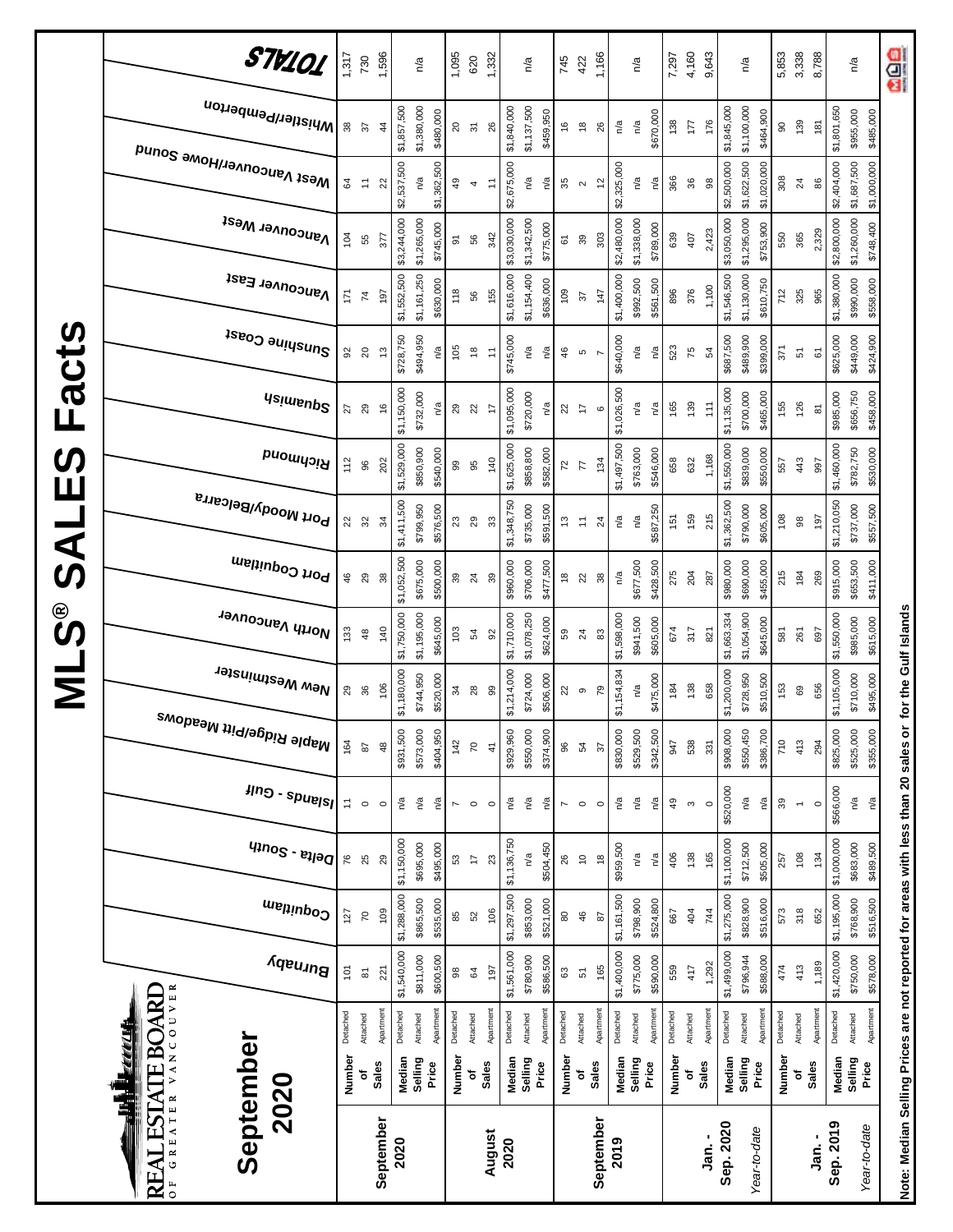|                            | STV101                                                       | 2,027                                               | 1,113              | 3,262          |            | n/a      |           |                 | $1,849$<br>$1,042$<br>$2,922$ |                |            | n/a             |           | 1,712         | 893           | 2,261          |            | n/a             |           | 13,831      | 7,539         | 20,887    |           | $n^{\prime}a$       |          | 15,711   | 7,751          | 19,807    |                                 | n/a                            | <b>ada</b>                                                                                          |
|----------------------------|--------------------------------------------------------------|-----------------------------------------------------|--------------------|----------------|------------|----------|-----------|-----------------|-------------------------------|----------------|------------|-----------------|-----------|---------------|---------------|----------------|------------|-----------------|-----------|-------------|---------------|-----------|-----------|---------------------|----------|----------|----------------|-----------|---------------------------------|--------------------------------|-----------------------------------------------------------------------------------------------------|
|                            | Whistler/Pemberton                                           |                                                     | 20 32              | $43$           | 190%       | 116%     | 102%      | $39$            | $38$                          | 45             | 51%        | 82%             | 58%       | 23            | 32            | $30\,$         | 70%        | 56%             | 87%       | 256         | 296           | 351       | 54%       | 60%                 | 50%      | 212      | 281            | 308       | 42%                             | 49%<br>59%                     |                                                                                                     |
|                            | <sub>Me2t</sub> <sub>N</sub> aucon∧el\Home 2onuq             | 130                                                 | $\frac{6}{2}$      | $58\,$         | 49%        | 69%      | 38%       | $\frac{144}{1}$ | $\frac{6}{2}$                 | $\overline{5}$ | 34%        | 25%             | 35%       | 166           | $\frac{6}{2}$ | $\frac{4}{3}$  | 21%        | 13%             | 27%       | 1,045       | 115           | 351       | 35%       | 31%                 | 28%      | 1,249    | 127            | 342       | 25%                             | 19%<br>25%                     |                                                                                                     |
|                            | <b>Vancouver West</b>                                        | 208                                                 | 153                | 976            | 50%        | 36%      | 39%       | 191             | 123                           | 877            | 48%        | 46%             | 39%       | 182           | 118           | 682            | 34%        | 33%             | 44%       | 1,422       | 940           | 6,004     | 45%       | 43%                 | 40%      | 1,724    | 1,037          | 5,685     | 32%                             | 35%<br>41%                     |                                                                                                     |
|                            | Vancouver East                                               | 293                                                 | 137                | 392            | 58%        | 54%      | 50%       | 266             | 118                           | 342            | 44%        | 47%             | 45%       | 174           | 107           | 293            | 63%        | 35%             | 50%       | 1,660       | 814           | 2,297     | 54%       | 46%                 | 48%      | 1,701    | 676            | 2,026     | 42%                             | 48%<br>48%                     |                                                                                                     |
| acts                       | Sunshine Coast                                               | 100                                                 | $\frac{3}{2}$      | 4              | 92%        | 154%     | 325%      | 101             | fo                            | $\tilde{c}$    | 104%       | 120%            | 92%       | 56            | $\frac{6}{2}$ | $\infty$       | 82%        | 26%             | 88%       | 796         | 125           | 28        | 66%       | 60%                 | 62%      | 839      | 140            | 143       | 44%                             | 36%<br>43%                     |                                                                                                     |
| щ<br>$\boldsymbol{\omega}$ | <b>Asimeup<sup>2</sup></b>                                   |                                                     | 52 86              | é,             | 52%        | 112%     | 84%       | 36              | 26                            | 21             | 81%        | 85%             | 81%       | 35            | ္တ            | 26             | 63%        | 57%             | 23%       | 332         | 213           | 219       | 50%       | 65%                 | 51%      | 308      | 216            | 185       | 50%                             | 58%<br>44%                     |                                                                                                     |
|                            | Richmond                                                     | 232                                                 | 130                | 328            | 48%        | 74%      | 62%       | 178             | 178                           | 312            | 56%        | 53%             | 45%       | 195           | 129           | 229            | 37%        | 60%             | 59%       | 1,418       | 1,059         | 2,312     | 46%       | 60%                 | 51%      | 1,927    | 1,279          | 2,434     | 29%                             | 35%<br>41%                     |                                                                                                     |
| <b>USTING</b>              | <sup>, Port Moody/Belcarra</sup>                             | 51                                                  | 42                 | 57             | 43%        | 76%      | 51%       | 38<br>35        |                               | $\frac{4}{3}$  | 61%        | 83%             | 75%       | 28            | 25            | 39             | 46%        | 44%             | 62%       | 310         | 256           | 410       | 49%       | 62%                 | 52%      | 301      | 216            | 320       | 36%                             | 45%<br>62%                     |                                                                                                     |
|                            | Port Coquitlam                                               |                                                     | 55                 | $\overline{8}$ | 84%        | 56%      | 45%       | $\overline{a}$  | 42                            | 75             | 80%        | 57%             | 52%       | $\frac{4}{4}$ | $\frac{2}{3}$ | 62             | 41%        | 65%             | 61%       | 392         | 338           | 517       | 70%       | 60%                 | 56%      | 454      | 378            | 566       | 47%                             | 49%<br>48%                     |                                                                                                     |
| ိ<br>ဟ                     | North Vancouver                                              | 203                                                 | $\overline{\circ}$ | 288            | 66%        | 53%      | 49%       | 159             | 73                            | 256            | 65%        | 74%             | 36%       | 172           | 83            | 184            | 34%        | 29%             | 45%       | 1,296       | 621           | 1,809     | 52%       | 51%                 | 45%      | 1,357    | 626            | 1,645     | 43%                             | 42%<br>42%                     |                                                                                                     |
| $\overline{\mathsf{z}}$    | , <sup>New Westminster</sup>                                 | 56                                                  | $\overline{4}$     | 215            | 52%        | 90%      | 49%       | $\overline{a}$  | 46                            | 186            | 69%        | 61%             | 53%       | 44            | 35            | 134            | 50%        | 26%             | 59%       | 345         | 243           | 1,263     | 53%       | 57%                 | 52%      | 372      | 177            | 1,335     | 41%                             | 39%<br>49%                     |                                                                                                     |
|                            | , <sup>Maple Ridge/Pitt Meadows</sup>                        | 180                                                 | 96                 | 80             | 91%        | 91%      | 60%       | 179             | $87$                          | $\sqrt{2}$     | 79%        | 80%             | 59%       | 212           | 69            | $48$           | 45%        | 78%             | 77%       | 1,457       | 747           | 625       | 65%       | 72%                 | 53%      | 1,632    | 683            | 554       | 44%                             | 60%<br>53%                     |                                                                                                     |
|                            | $\mu$ ng - spuelsl                                           | $\stackrel{\scriptstyle\smile}{\scriptstyle\smile}$ | $\circ$            | $\circ$        | 100%       | ηá       | n/a       | $\overline{5}$  | $\circ$                       | $\circ$        | 58%        | $\mathsf{n}'$ a | n′a       | \$            | $\circ$       | $\circ$        | 70%        | $\mathsf{n}'$ a | ρý        | $_{\rm 80}$ | $\, \circ \,$ |           | 61%       | 33%                 | 0%       | 76       | $\mathfrak{g}$ | $\circ$   | 51%                             | 20%<br>$\mathsf{r}^\mathsf{a}$ |                                                                                                     |
|                            | $q_{100}$ s - $e_{1100}$                                     | 57                                                  | 25                 | 48             | 78%        | 100%     | 60%       | $_{\rm 98}$     | $\frac{1}{4}$                 | $\overline{a}$ | 54%        | 41%             | 58%       | 76            | $\frac{8}{2}$ | $\overline{a}$ | 34%        | 56%             | 45%       | 747         | 241           | 351       | 54%       | 57%                 | 47%      | 747      | 225            | 312       | 34%                             | 48%<br>43%                     |                                                                                                     |
|                            | Coquitlam                                                    | 183                                                 | 109                | 213            | 69%        | 64%      | 51%       | 147             | $\pmb{\otimes}$               | 170            | 58%        | 59%             | 62%       | 154           | 72            | 155            | 52%        | 64%             | 56%       | 1,165       | 693           | 1,485     | 57%       | 58%                 | 50%      | 1,495    | 689            | 1,392     | 38%                             | 46%<br>47%                     |                                                                                                     |
|                            | Burnaby                                                      | 156                                                 | 151                | 447            | 65%        | 54%      | 49%       | 163             | 116                           | 441            | 60%        | 55%             | 45%       | 141           | 106           | 287            | 45%        | 48%             | 57%       | 1,110       | 829           | 2,799     | 50%       | 50%                 | 46%      | 1,317    | 996            | 2,560     | 36%                             | 41%<br>46%                     |                                                                                                     |
|                            | ESTATE BOARD<br><u>ettell</u>                                | Detached                                            | Attached           | Apartment      | Detached   | Attached | Apartment | Detached        | Attached                      | Apartment      | Detached   | Attached        | Apartment | Detached      | Attached      | Apartment      | Detached   | Attached        | Apartment | Detached    | Attached      | Apartment | Detached  | % Sales to Attached | Apartmen | Detached | Attached       | Apartment | Detached<br>% Sales to Attached | Apartment                      |                                                                                                     |
|                            | 2020<br>Ę                                                    | Number                                              | ৳                  | Listings       | % Sales to | Listings |           | Number          | ō                             | Listings       | % Sales to | Listings        |           | Number        | ō             | Listings       | % Sales to | Listings        |           | Number      | Listings<br>ō |           |           | Listings            |          | Number   | ٥ť             | Listings  |                                 | Listings                       |                                                                                                     |
|                            | September<br>GREATER<br>$\mathbf{N}$<br>RE<br>$\overline{0}$ |                                                     |                    | September      | 2020       |          |           |                 |                               | August         | 2020       |                 |           |               |               | September      | 2019       |                 |           |             |               | Jan. -    | Sep. 2020 | Year-to-date*       |          |          |                | _<br>ក្នុ | Sep. 2019                       | Year-to-date*                  | * Year-to-date listings represent a cumulative total of listings rather than total active listings. |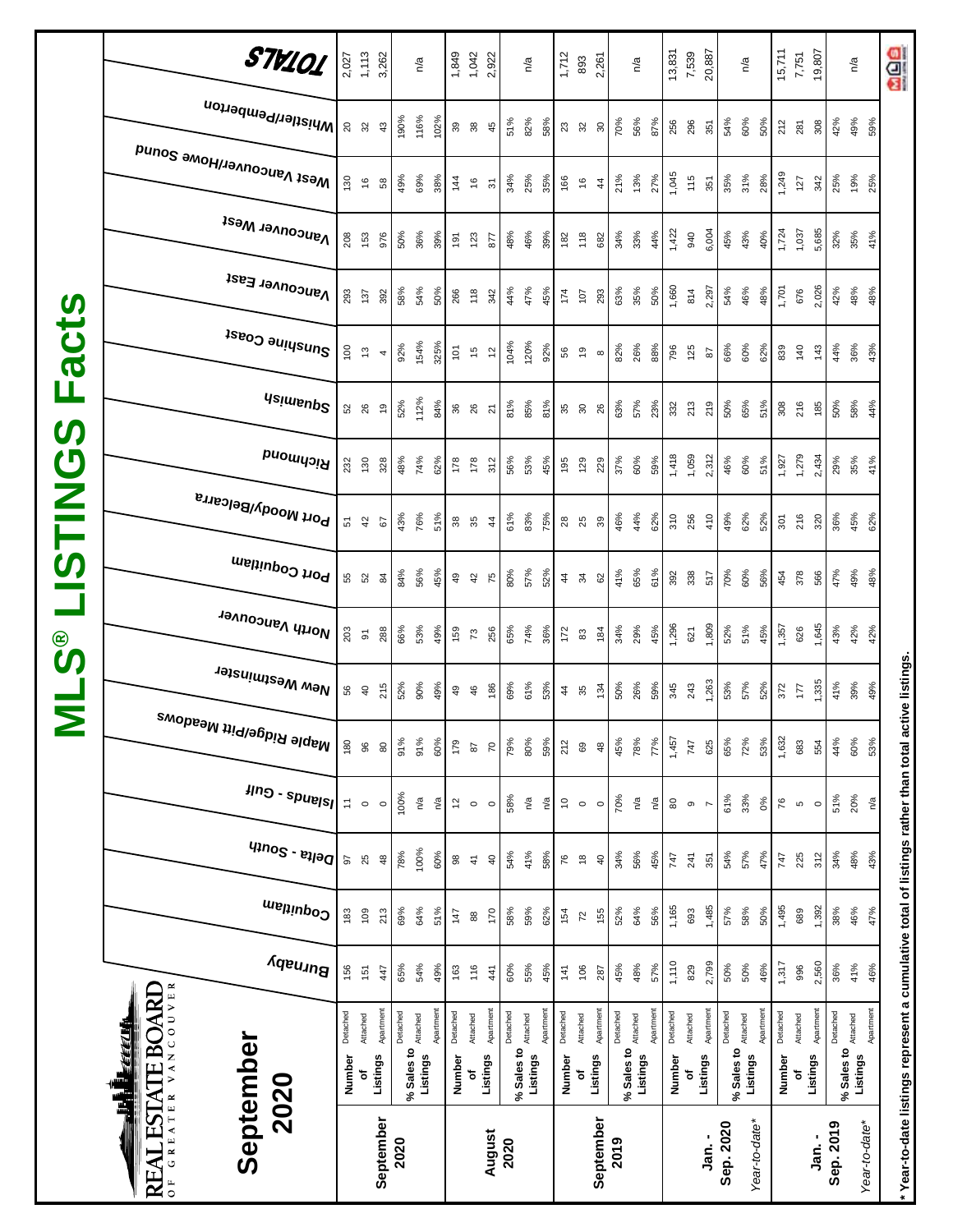

# **Listing & Sales Activity Summary**



|                                                    |                     |                       | <b>Listings</b> |                          |                |                |                       | <b>Sales</b>             |                 |                  |                           |
|----------------------------------------------------|---------------------|-----------------------|-----------------|--------------------------|----------------|----------------|-----------------------|--------------------------|-----------------|------------------|---------------------------|
|                                                    | $\mathbf{1}$<br>Sep | $\overline{2}$<br>Aug | 3<br>Sep        | Col. 2 & 3<br>Percentage | 5<br>Sep       | 6<br>Aug       | $\overline{7}$<br>Sep | Col. 6 & 7<br>Percentage | 9<br>Jul 2019 - | 10<br>Jul 2020 - | Col. 9 & 10<br>Percentage |
|                                                    | 2019                | 2020                  | 2020            | Variance                 | 2019           | 2020           | 2020                  | Variance                 | Sep 2019        | Sep 2020         | Variance                  |
| <b>BURNABY</b>                                     |                     |                       |                 | %                        |                |                |                       | %                        |                 |                  | $\%$                      |
| <b>DETACHED</b>                                    | 141                 | 163                   | 156             | $-4.3$                   | 63             | 98             | 101                   | 3.1                      | 202             | 271              | 34.2                      |
| <b>ATTACHED</b>                                    | 106                 | 116                   | 151             | 30.2                     | 51             | 64             | 81                    | 26.6                     | 172             | 185              | 7.6                       |
| APARTMENTS                                         | 287                 | 441                   | 447             | 1.4                      | 165            | 197            | 221                   | 12.2                     | 489             | 591              | 20.9                      |
| <b>COQUITLAM</b>                                   |                     |                       |                 |                          |                |                |                       |                          |                 |                  |                           |
| <b>DETACHED</b>                                    | 154                 | 147                   | 183             | 24.5                     | 80             | 85             | 127                   | 49.4                     | 244             | 323              | 32.4                      |
| <b>ATTACHED</b><br><b>APARTMENTS</b>               | 72                  | 88                    | 109             | 23.9<br>25.3             | 46<br>87       | 52             | 70                    | 34.6                     | 141             | 180<br>331       | 27.7                      |
|                                                    | 155                 | 170                   | 213             |                          |                | 106            | 109                   | 2.8                      | 262             |                  | 26.3                      |
| <b>DELTA</b>                                       |                     |                       |                 |                          |                |                |                       |                          |                 |                  |                           |
| <b>DETACHED</b>                                    | 76                  | 98                    | 97              | $-1.0$                   | 26             | 53             | 76                    | 43.4                     | 99              | 197              | 99.0                      |
| <b>ATTACHED</b><br>APARTMENTS                      | 18<br>40            | 41<br>40              | 25<br>48        | $-39.0$<br>20.0          | 10<br>18       | 17<br>23       | 25<br>29              | 47.1<br>26.1             | 38<br>60        | 60<br>75         | 57.9<br>25.0              |
|                                                    |                     |                       |                 |                          |                |                |                       |                          |                 |                  |                           |
| <b>MAPLE RIDGE/PITT MEADOWS</b><br><b>DETACHED</b> | 212                 | 179                   | 180             | 0.6                      | 96             | 142            | 164                   | 15.5                     | 286             | 449              | 57.0                      |
| <b>ATTACHED</b>                                    | 69                  | 87                    | 96              | 10.3                     | 54             | 70             | 87                    | 24.3                     | 156             | 246              | 57.7                      |
| <b>APARTMENTS</b>                                  | 48                  | 70                    | 80              | 14.3                     | 37             | 41             | 48                    | 17.1                     | 115             | 146              | 27.0                      |
| <b>NORTH VANCOUVER</b>                             |                     |                       |                 |                          |                |                |                       |                          |                 |                  |                           |
| <b>DETACHED</b>                                    | 172                 | 159                   | 203             | 27.7                     | 59             | 103            | 133                   | 29.1                     | 199             | 337              | 69.3                      |
| <b>ATTACHED</b>                                    | 83                  | 73                    | 91              | 24.7                     | 24             | 54             | 48                    | $-11.1$                  | 88              | 148              | 68.2                      |
| APARTMENTS                                         | 184                 | 256                   | 288             | 12.5                     | 83             | 92             | 140                   | 52.2                     | 267             | 351              | 31.5                      |
| <b>NEW WESTMINSTER</b>                             |                     |                       |                 |                          |                |                |                       |                          |                 |                  |                           |
| <b>DETACHED</b>                                    | 44                  | 49                    | 56              | 14.3                     | 22             | 34             | 29                    | $-14.7$                  | 53              | 91               | 71.7                      |
| <b>ATTACHED</b><br><b>APARTMENTS</b>               | 35<br>134           | 46<br>186             | 40<br>215       | $-13.0$<br>15.6          | 9<br>79        | 28<br>99       | 36<br>106             | 28.6<br>7.1              | 26<br>249       | 85<br>318        | 226.9<br>27.7             |
|                                                    |                     |                       |                 |                          |                |                |                       |                          |                 |                  |                           |
| PORT MOODY/BELCARRA                                |                     |                       |                 |                          |                |                |                       |                          |                 |                  |                           |
| <b>DETACHED</b><br><b>ATTACHED</b>                 | 28<br>25            | 38<br>35              | 51<br>42        | 34.2<br>20.0             | 13<br>11       | 23<br>29       | 22<br>32              | $-4.3$<br>10.3           | 36<br>38        | 77<br>87         | 113.9<br>128.9            |
| <b>APARTMENTS</b>                                  | 39                  | 44                    | 67              | 52.3                     | 24             | 33             | 34                    | 3.0                      | 69              | 103              | 49.3                      |
|                                                    |                     |                       |                 |                          |                |                |                       |                          |                 |                  |                           |
| <b>PORT COQUITLAM</b><br><b>DETACHED</b>           | 44                  | 49                    | 55              | 12.2                     | 18             | 39             | 46                    | 17.9                     | 80              | 126              |                           |
| <b>ATTACHED</b>                                    | 34                  | 42                    | 52              | 23.8                     | 22             | 24             | 29                    | 20.8                     | 65              | 92               | 57.5<br>41.5              |
| APARTMENTS                                         | 62                  | 75                    | 84              | 12.0                     | 38             | 39             | 38                    | $-2.6$                   | 97              | 116              | 19.6                      |
| <b>RICHMOND</b>                                    |                     |                       |                 |                          |                |                |                       |                          |                 |                  |                           |
| <b>DETACHED</b>                                    | 195                 | 178                   | 232             | 30.3                     | 72             | 99             | 112                   | 13.1                     | 224             | 305              | 36.2                      |
| <b>ATTACHED</b>                                    | 129                 | 178                   | 130             | $-27.0$                  | 77             | 95             | 96                    | 1.1                      | 200             | 290              | 45.0                      |
| <b>APARTMENTS</b>                                  | 229                 | 312                   | 328             | 5.1                      | 134            | 140            | 202                   | 44.3                     | 408             | 505              | 23.8                      |
| <b>SUNSHINE COAST</b>                              |                     |                       |                 |                          |                |                |                       |                          |                 |                  |                           |
| <b>DETACHED</b>                                    | 56                  | 101                   | 100             | $-1.0$                   | 46             | 105            | 92                    | $-12.4$                  | 158             | 298              | 88.6                      |
| <b>ATTACHED</b><br>APARTMENTS                      | 19<br>8             | 15<br>12              | 13<br>4         | $-13.3$<br>$-66.7$       | 5<br>7         | 18<br>11       | 20<br>13              | 11.1<br>18.2             | 18<br>18        | 48<br>31         | 166.7<br>72.2             |
|                                                    |                     |                       |                 |                          |                |                |                       |                          |                 |                  |                           |
| <b>SQUAMISH</b><br><b>DETACHED</b>                 |                     |                       |                 |                          |                |                |                       |                          |                 |                  |                           |
| <b>ATTACHED</b>                                    | 35<br>30            | 36<br>26              | 52<br>26        | 44.4<br>0.0              | 22<br>17       | 29<br>22       | 27<br>29              | $-6.9$<br>31.8           | 55<br>44        | 81<br>76         | 47.3<br>72.7              |
| <b>APARTMENTS</b>                                  | 26                  | 21                    | 19              | $-9.5$                   | 6              | 17             | 16                    | $-5.9$                   | 22              | 53               | 140.9                     |
| <b>VANCOUVER EAST</b>                              |                     |                       |                 |                          |                |                |                       |                          |                 |                  |                           |
| <b>DETACHED</b>                                    | 174                 | 266                   | 293             | 10.2                     | 109            | 118            | 171                   | 44.9                     | 286             | 430              | 50.3                      |
| <b>ATTACHED</b>                                    | 107                 | 118                   | 137             | 16.1                     | 37             | 56             | 74                    | 32.1                     | 116             | 176              | 51.7                      |
| APARTMENTS                                         | 293                 | 342                   | 392             | 14.6                     | 147            | 155            | 197                   | 27.1                     | 399             | 508              | 27.3                      |
| <b>VANCOUVER WEST</b>                              |                     |                       |                 |                          |                |                |                       |                          |                 |                  |                           |
| <b>DETACHED</b>                                    | 182                 | 191                   | 208             | 8.9                      | 61             | 91             | 104                   | 14.3                     | 200             | 270              | 35.0                      |
| <b>ATTACHED</b><br><b>APARTMENTS</b>               | 118<br>682          | 123<br>877            | 153<br>976      | 24.4<br>11.3             | 39<br>303      | 56<br>342      | 55<br>377             | $-1.8$<br>10.2           | 146<br>969      | 169<br>1057      | 15.8<br>9.1               |
|                                                    |                     |                       |                 |                          |                |                |                       |                          |                 |                  |                           |
| <b>WHISTLER/PEMBERTON</b><br><b>DETACHED</b>       |                     |                       | 20              | $-48.7$                  |                | 20             |                       | 90.0                     | 36              |                  | 138.9                     |
| <b>ATTACHED</b>                                    | 23<br>32            | 39<br>38              | 32              | $-15.8$                  | 16<br>18       | 31             | 38<br>37              | 19.4                     | 50              | 86<br>95         | 90.0                      |
| APARTMENTS                                         | 30                  | 45                    | 43              | $-4.4$                   | 26             | 26             | 44                    | 69.2                     | 68              | 101              | 48.5                      |
| <b>WEST VANCOUVER/HOWE SOUND</b>                   |                     |                       |                 |                          |                |                |                       |                          |                 |                  |                           |
| <b>DETACHED</b>                                    | 166                 | 144                   | 130             | $-9.7$                   | 35             | 49             | 64                    | 30.6                     | 118             | 167              | 41.5                      |
| <b>ATTACHED</b>                                    | 16                  | 16                    | 16              | 0.0                      | $\overline{2}$ | $\overline{4}$ | 11                    | 175.0                    | 6               | 19               | 216.7                     |
| APARTMENTS                                         | 44                  | 31                    | 58              | 87.1                     | 12             | 11             | 22                    | 100.0                    | 33              | 42               | 27.3                      |
| <b>GRAND TOTALS</b>                                |                     |                       |                 |                          |                |                |                       |                          |                 |                  |                           |
| <b>DETACHED</b>                                    | 1702                | 1837                  | 2016            | 9.7                      | 738            | 1088           | 1306                  | 20.0                     | 2276            | 3508             | 54.1                      |
| <b>ATTACHED</b>                                    | 893                 | 1042                  | 1113            | 6.8                      | 422            | 620            | 730                   | 17.7                     | 1304            | 1956             | 50.0                      |
| <b>APARTMENTS</b>                                  | 2261                | 2922                  | 3262            | 11.6                     | 1166           | 1332           | 1596                  | 19.8                     | 3525            | 4328             | 22.8                      |